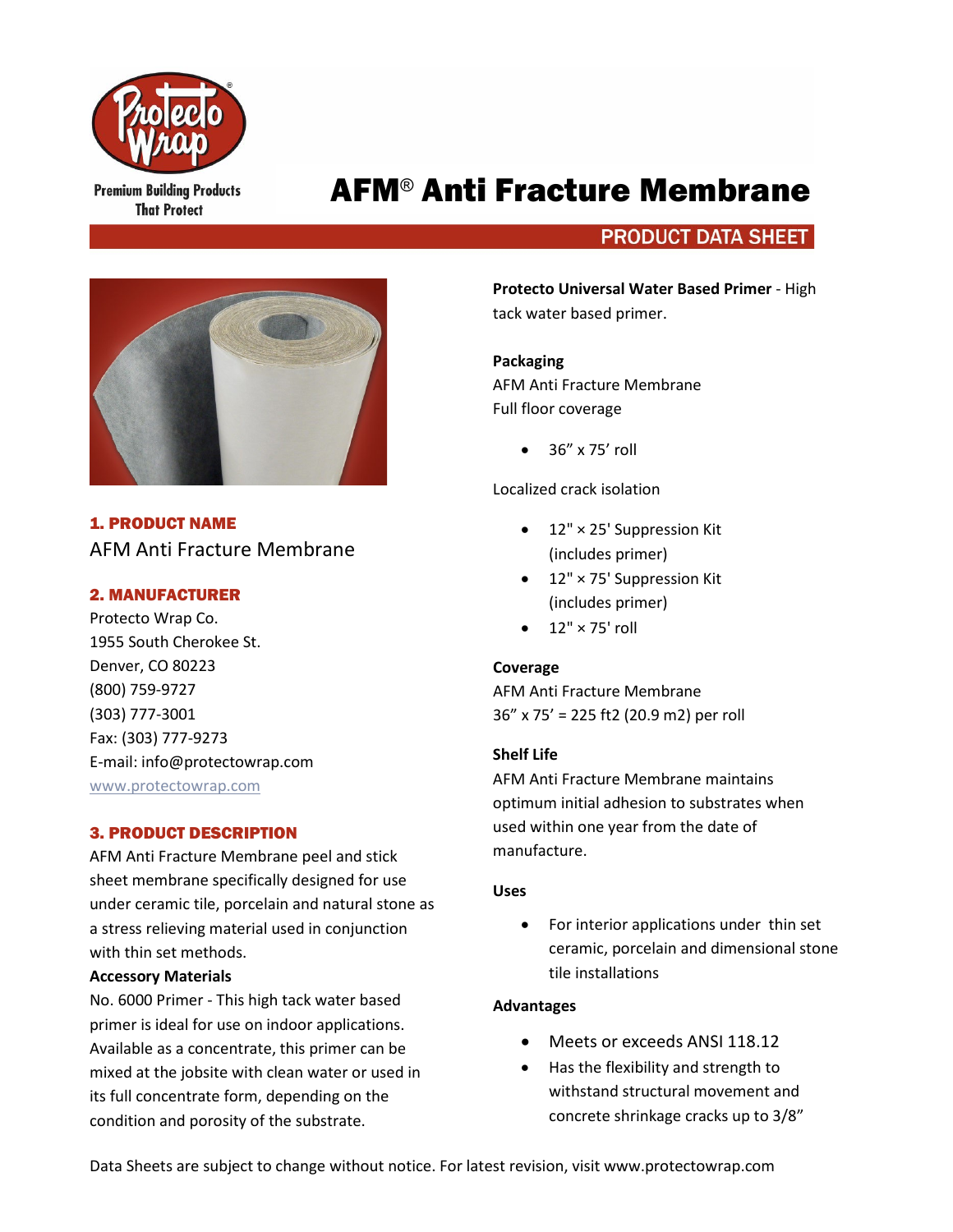without transferring stress load to finished tile

- Can be installed with radiant heat floor systems
- Provides an Extra Heavy Load Rating
- Anti-microbial coating

# **Suitable Substrates**

- Exterior glue plywood
- Mortar beds
- Concrete
- Cement backer board
- Cement terrazzo
- Ceramic tile and dimensional stone
- **Gypcrete**
- Stained concrete
- Radiant heated subfloors
- **Metal**
- Portland based leveling and patching compounds
- Oriented strand board (OSB)

# **Limitations**

- Not recommended for use on concrete floors when hydrostatic head pressure or excessive water vapor transmission exceeds 4lbs. (tested by "Calcium Chloride Test" method), where constant water vapor transmission is present or an RH level of more than 75% of slab, these conditions must be mitigated prior to AFM installation.
- Not recommended for use where horizontal floor movement is greater than 3/8" (9.5 mm).
- Cracks larger than 3/16" should be prepared with proper backing material and treated in accordance with TCNA F125.
- Do not use over cracks or control joints larger than 3/8". Joints that are designed to experience movement should be treated in accordance with TCNA EJ171.
- Do not use any solvent-based sealants on or around AFM as they may deteriorate the product.
- Not recommended for use where vertical floor movement is present.
- Do not apply over marine-grade plywood, wood plank flooring, particle board, Luan, Masonite or laminate surfaces.
- Not for use under gypsum or cement based self-leveling underlayments, agglomerate tile or decorative wear surfaces.
- When installing tile over AFM, it is required to maintain a thin-set thickness of 3/8" (9.5 mm) or less after the tile is embedded, even if the mortar manufacturer allows for thicker installations. Thicker mortar beds can potentially provide sufficient moisture to cause some natural stones to warp or crown.
- Not recommended for vertical applications exceeding 8' (2.4 m) in height.
- For vertical exterior applications, contact Protecto Wrap to confirm design includes adequate mechanical fastening and movement joints for application.

# 4. TECHNICAL DATA

| Property          | Test        | Result                |
|-------------------|-------------|-----------------------|
|                   | method      |                       |
| Color             |             | Grey top/black        |
|                   |             | adhesive              |
| <b>Thickness</b>  |             | 40 mil                |
| Application       |             | 45°F to 120°F (7°C to |
| Temperature       |             | 49°C)                 |
| Operating         |             | -20°F to 180°F (-     |
| Temperature       |             | 29°C to 82°C)         |
| Robinson          | <b>ASTM</b> |                       |
| <b>Floor Test</b> | C627        | Extra Heavy           |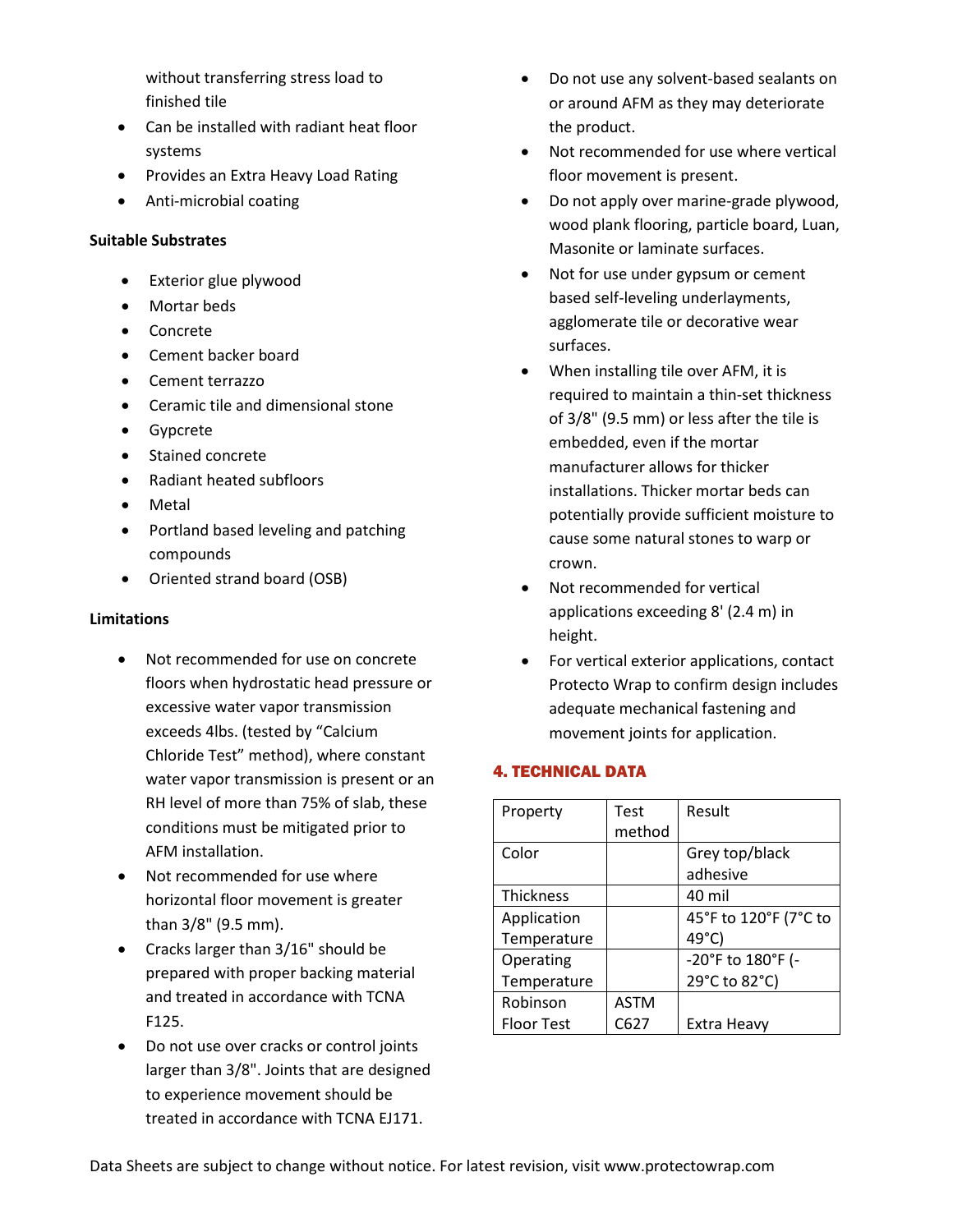# 5. INSTALLATION

Follow flooring manufacturer's recommended installation instructions. Installation and substrate requirements must also conform to TCNA standards. Flooring and membrane must acclimate to job site conditions before installation.

Flooring and membrane must acclimate to jobsite conditions before installation. substrates must be dry, clean and free of dirt, grease, wax, paint, oil or anything that would adversely affect adhesion of the AFM. Not for use on concrete floors when hydrostatic head pressure or excessive water vapor transmission exceeds 4lbs. (tested by ASTM E1869 "Calcium Chloride Test" method), where constant water vapor transmission is present or an RH level of more than 75% of slab, these conditions must be mitigated prior to AFM installation.

Priming the substrate: Always apply the Protecto Wrap #6000 primer or Protecto Universal Water Based Primer™ to the substrate and allow to dry (approx 20-30 min.) before installing the AFM to ensure a good bond.

#### **Installation**

There are 3 installation techniques: crack isolation, full floor coverage and vertical application.

Note – There will be an immediate and aggressive bond of the membrane to the primed substrate. Realignment of the membrane can be difficult once adherence to the substrate begins.

**Crack Isolation** – Prime area as described above and allow to dry. Cut the desired length(s) of AFM to cover the crack or area of distress as follows:

1. Membrane must cover crack 1-1/2 times the width of the tile or a minimum of 6" on each side of crack.

2. Where any portion of a tile spans a crack, the tile must rest completely on membrane.

Note – If membrane width does not meet the above criteria, turn the membrane 90° and apply in proper lengths perpendicular to the crack. Use multiple strips in a butt joint fashion to cover the length of the crack.

To apply membrane, carefully remove the first few inches of the paper release backing. Align 6" (152 mm) above the beginning of the crack and press into place. Continue removing the release paper, exposing the adhesive bottom, while smoothing the membrane onto the primed surface. Continue to smooth the membrane as it comes into contact with the primer, which is essential to gain maximum adhesion, as well as to minimize trapping air beneath the membrane. Repeat process as necessary.

**Full Floor Coverage** – Prime area as described above and allow to dry. Roll out the AFM membrane (do not remove the release paper at this point) and cut to the appropriate length. Pull one half of the membrane on top of the other half. Lightly score the paper at the halfway point. Do not cut through the adhesive. Begin pulling the release paper off the upper section and apply the exposed adhesive bottom to the primed surface, smoothing the membrane as the adhesive comes into contact with the surface. Once completed, pull the other half of the AFM membrane on top of the applied AFM membrane. Pull the remaining release paper off the membrane while smoothing the AFM into place.

Pre-cut a new sheet of AFM and align the new membrane sheet next to the installed AFM membrane sheet as described above. Should air become trapped beneath the membrane, puncture it with a sharp instrument and press the sheet flat. For maximum performance, ensure that 100% of the surface is in contact with the primed substrate.

**Vertical Application** – Prime the surface with No. 6000 Primer in its concentrated form or Universal

Data Sheets are subject to change without notice. For latest revision, visit www.protectowrap.com